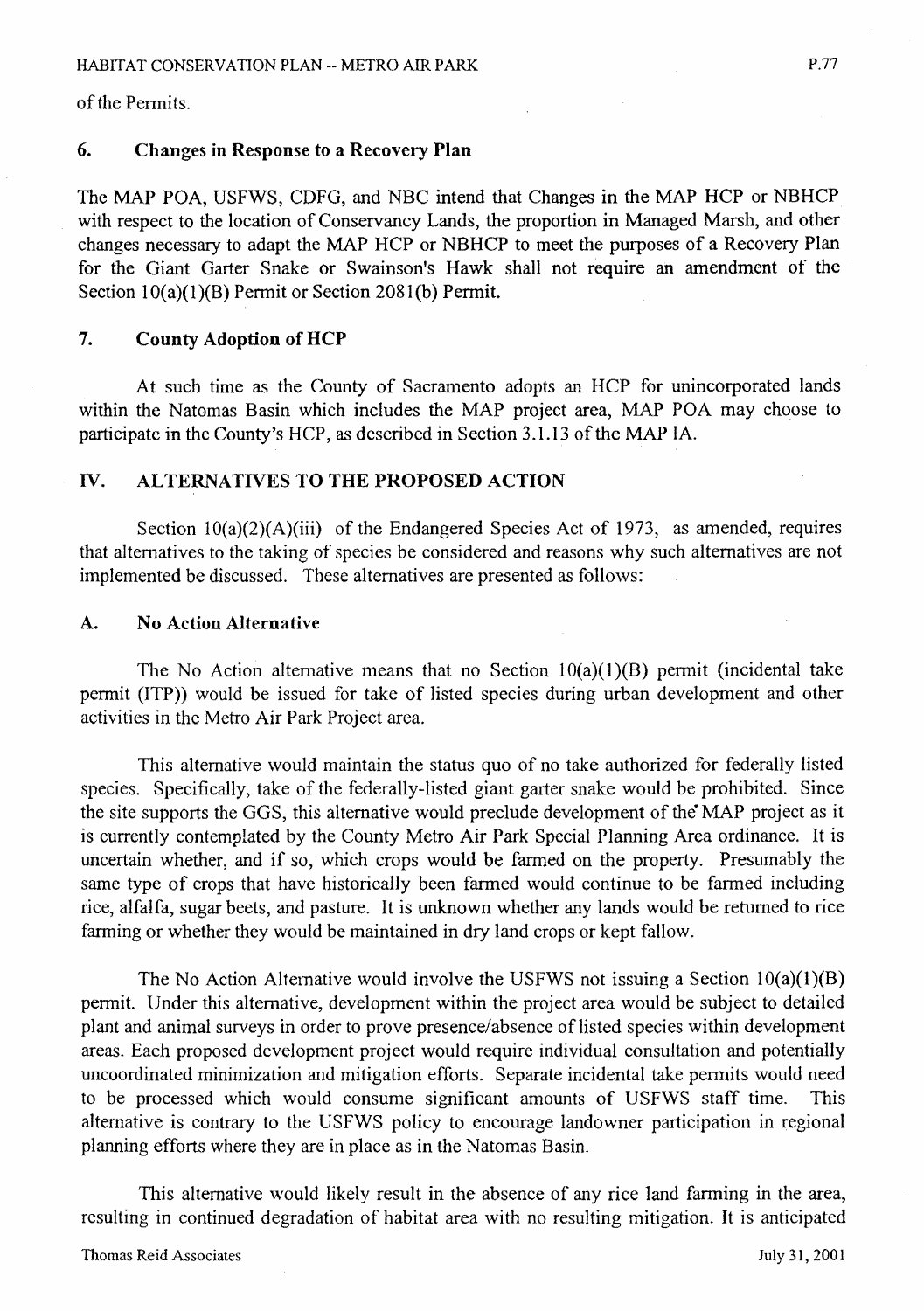that farmers would believe they have little choice but to cultivate crops besides rice, most likely cotton, safflower, orchards or vineyards, which would eliminate habitat provided by rice cultivation for the giant garter snake and also significantly limit existing suitable foraging habitat for the Swainson's hawk and other covered species.

For these reasons, it is anticipated that the No Action Alternative would not protect habitat that exists today for the covered species. In fact, if habitat disappears due to changes in agricultural crop rotations, future development of this area thereafter would likely require less mitigation to mitigate for impacts to the covered species if covered species no longer occupied the area.

Under this alternative, development would likely still ultimately occur although it may be delayed as site specific developments process incidental take permits individually, or as future studies confirm that there would be no take, therefore, no need for incidental take permits on specific parcels following species extirpation.

# B. County as Permittee

The NB HCP originally contemplated five permittees: the City of Sacramento, the County of Sacramento, Sutter County, Reclamation District Number 1000, and the Natomas Central Mutual Water Company. At present the County has not submitted an application for incidental take permits for the Natomas Basin. Under the NB HCP, the County of Sacramento would be the Applicant for the Section  $10(a)(1)(B)$  permit and would become the designated permittee for all lands in the Natomas Basin that are within the unincorporated area of the County. This area includes the Metro Air Park project site. Under this alternative, the MAP Property Owners Association would delay development of the MAP project until the County obtained a Section IO(a)(l )(B) permit for areas under its jurisdiction in the Natomas Basin.

The County may use a version of the HCP similar to the City's NB HCP or could draft an HCP that is significantly different from the NB HCP. Similarly, the County could rely on the NBC to carry out mitigation under its HCP, could carry out mitigation on its own, or could use a different entity entirely.

The Metro Air Park project has all local land use approvals and delaying development while waiting for the County to obtain its own ITP is expected to result in multi-year delays to project construction. This alternative is not carried forward for detailed analysis because the County has not come forward with a proposed HCP that covers the Metro Air Park project site or expressed any recent interest in participating in the NBHCP or similar HCP. Thus MAP does not consider the above alternative to be a feasible option.

## C. Reduced Development On-Site

This alternative would result in reduced development of the MAP site. The land use plan for this alternative would be the same as the proposed HCP alternative with the exception of the size of the golf course. The 18-hole golf course situated on approximately 279 acres would be reduced to a 140-acre 9-hole golf course. This would reallocate 140 acres on-site for the recreation of habitat as a mitigation area for covered species.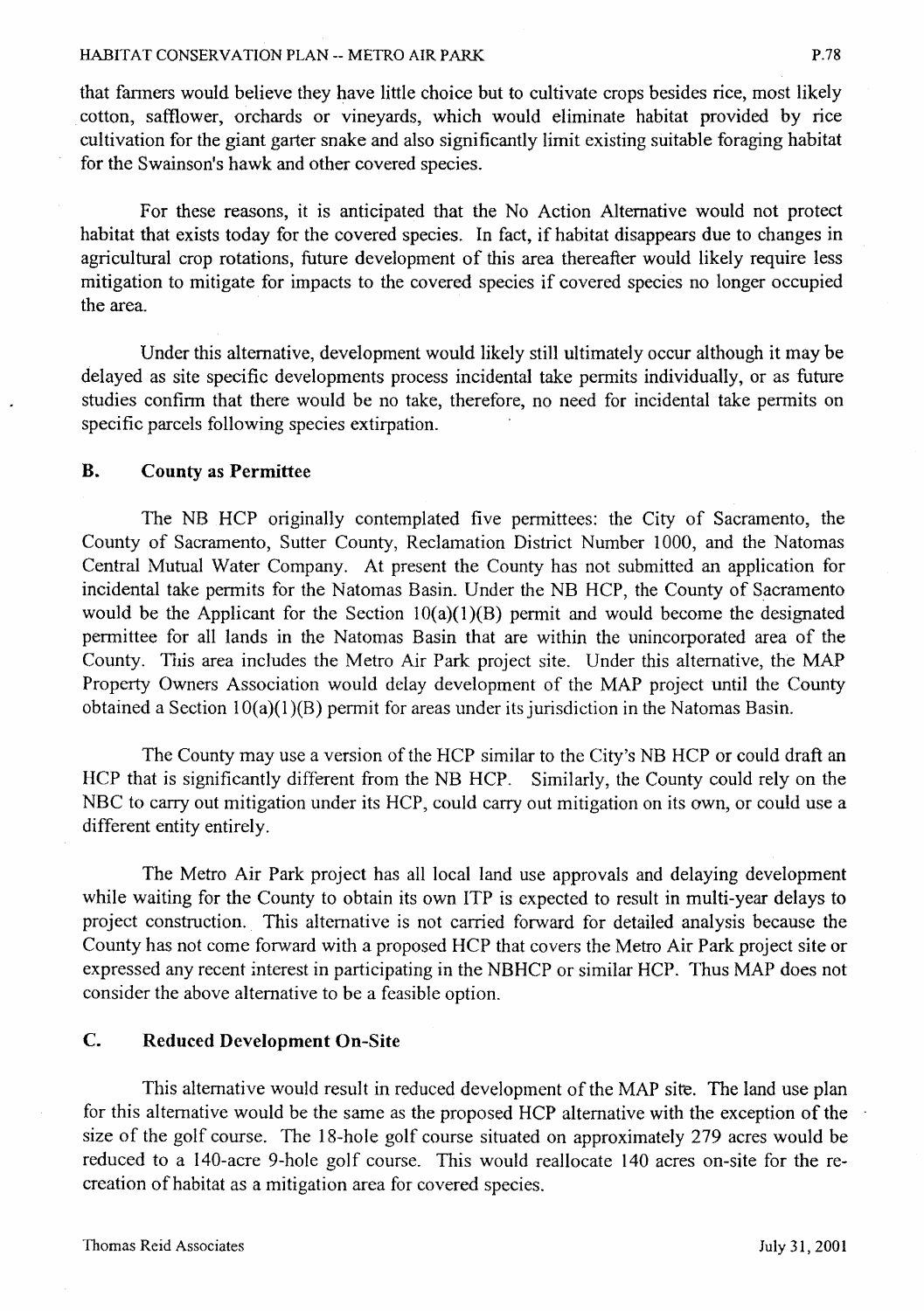#### HABITAT CONSERVATION PLAN -- METRO AIR PARK PARK P.79

This 140-acre mitigation area, managed consistent with the reserve goals of the NBC and the proposed HCP alternative, would be anticipated to be situated within the golf course area depicted in Figure 2. Such a mitigation area would comprise about seven percent of the project site. The interrelationship of this area with drainage and water quality protection facilities for the site would assure the existence of suitable year-round water supplies necessary to provide habitat for covered species.

On-site habitat preservation is generally a preferable means of mitigating impacts to covered species when natural habitat features on an impact site are not easily established at other locations (i.e., certain types of wetlands, large rock outcropping nesting sites, etc.).

The Metro Air Park site does not contain natural habitat for covered species because the site historically has been converted entirely to cultivated agriculture during which conversion all natural habitat was eliminated. On-going intensive agricultural activities up to the present day have, for the most part, prevented the reestablishment of natural habitat on-site. Covered species have persisted on-site only to the extent they have adapted to life within cultivated fields and man-made ditches. Based upon the costs involved, re-creation of habitat on-site as a result of reduced development was considered as an alternative means to offset impacts to covered species.

There may be certain biological advantages to creation of habitat lands on-site. One such advantage could be that protection of a certain number of individuals of the covered species actually occurring on the Metro Air Park site from take might result in retention of a segment of the population that may later be determined to be particularly significant for biological reasons that are unknown today. Another advantage might be that a population segment preserved on-site would be isolated from other populations to a certain degree which might insulate the preserved population from disease or other catastrophic event to which other population segments are exposed.

Except for some limited connectivity to the site drainage system, the 116-acre mitigation area would not contribute to the larger habitat reserves being developed in the·Natomas Basin by the NBC. Although, MAP POA mitigation fees would provide for the establishment of roughly 800 acres of off-site mitigation land which would be part of the NBC reserve system.

The 116 acres of on-site mitigation habitat is not located off-site away from intensive urban activities, vehicular traffic, pollution that can cause continued and unmanaged take of covered species. This problem is likely to be further compounded because of this mitigation area's location near an area of intensive human activity (i.e., the 9-hole golf course), several perimeter roadways, and State Highway 99/70.

In fact, because an on-site mitigation area would be surrounded by urban development it should be anticipated that adverse urban "edge effects" , including intrusion/predation by: feral pets (i.e., primarily cats and dogs); alien plant or animal species (i.e., water hyacinth, predatory fishes, etc.); garden and commercial herbicides, pesticides, fertilizers, detergents, petroleum substances, other chemically laden runoff and eroded soils; young and adult human pedestrians and those upon horseback or motorized vehicles (i.e., dirt bikes, ATVs, 4x4 vehicles, etc.); changes in site hydrology due to adjacent urban activities of various types; and other adverse effects will occur.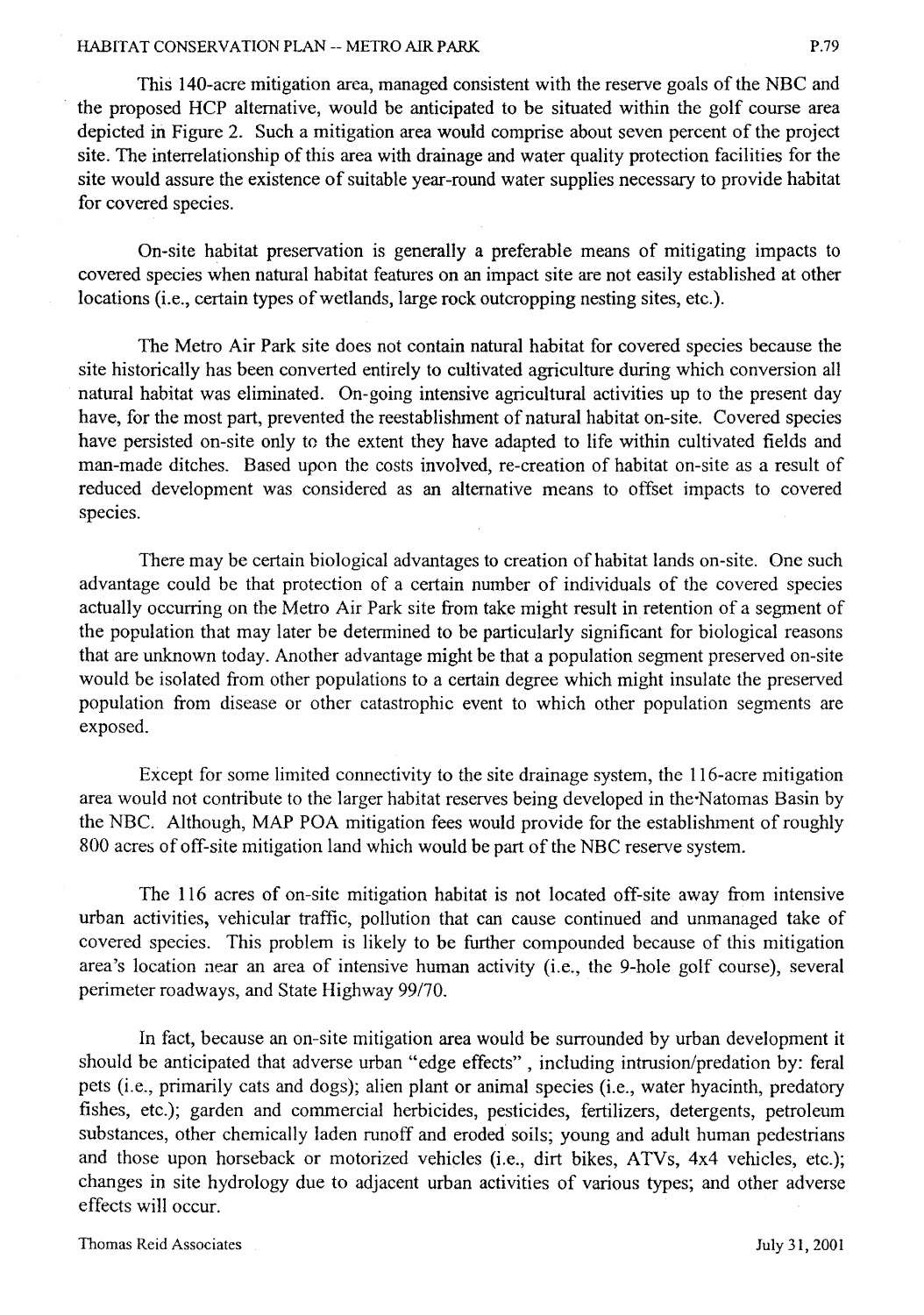#### HABITAT CONSERVATION PLAN --METRO AIR PARK P.80

The MAP HCP which imposes mitigation fees on each acre of development that will be used to purchase large, permanently protected and managed habitat reserves for the GGS offers a conservation strategy that assures that lands in the Natomas Basin continue to sustain viable populations of GGS over the long term in the face of the strong urban development pressures in the basin.

The acquisition of 200 acres of protected SH reserve lands accompanied by the obligation to plant fifteen ( 15) nest trees and permanently manage the reserve lands for the benefit of the hawk, is a more viable conservation strategy than simply leaving the single nest tree currently on the MAP POA lands in place as the lands around it convert from foraging habitat to urban uses. Such a reserve, managed in perpetuity for the Swainson's hawk, would support many more nest trees that could be used by more than just this one pair of birds.

The best approach to sustaining viable populations of the covered species in the Natomas Basin over the long terrn is through the implementation of a regional conservation strategy that provides for the acquisition of sizable interconnected habitat blocks throughout the basin managed for the benefit of the Covered Species while allowing the urbanization of other lands to proceed.

Apart from its limited biological value, removing portions of the project from development would compromise the financial integrity and feasibility of the MAP plan. Several of the current owners in MAP have owned their property since the late 1960 's, when Sacramento Metropolitan Airport opened and the County of Sacramento designated the property as Air port Related - Industrial. Most of the current owners have owned their property since the mid-1980's. At that time it was anticipated MAP would be developed within a few years; but the 1986 floods delayed the project's development. The MAP property owners organized in 1989 to form the Metro Air Park Association (MAPA). Over 70% of the acreage participated financially through monthly assessments. The remaining acreage did not participate financially, but has been historically supportive of the MAPA's efforts.

For the next three years, scoping studies were completed, appropriate land uses were identified, and allocation of land uses among owners were completed. An application to amend the General Plan and Community Plan designations of the property to a mix-use industrialbusiness park was submitted to the County of Sacramento for processing in 1991. The MAP Draft EIR was circulated in 1992. The Final EIR was certified in 1993 and a Special Planning Area ordinance was adopted August 1993 as County Ordinance No. 93-0045 (MAP Ordinance) which included a circulation plan and lot exhibit consistent with the zoning. Since then the MAP ordinance has been amended twice in 1998 (98-0002 and 98-0020).

In February 1998, the County approved the tentative subdivision map for MAP. In September 1998, the County Board of Supervisors approved the formation of the MAP Community Facilities District (CFD) No. 1998-1 to proceed with the planning and design related to the infrastructure described in the Master Facilities Plan. The total cost of this work was funded by proceeds from Mello-Roos bonds that were issued in December 1998 in the amount of \$5.31 million.

On September 26, 2000, the County Board of Supervisors approved the MAP Public Facilities Master Plan that described all roadways, drainage, water supply systems, and sanitary Thomas Reid Associates July 31, 2001